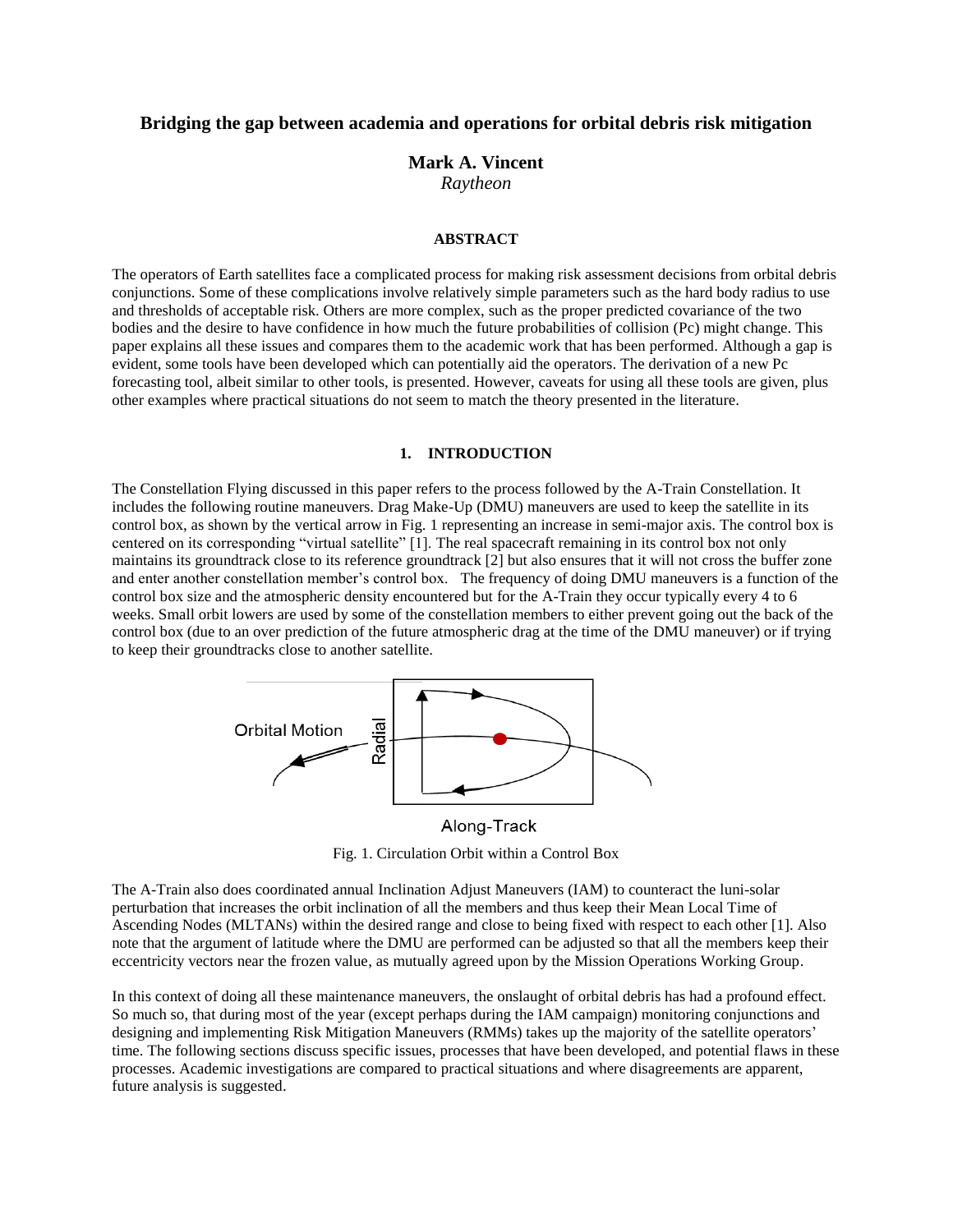# **2. OPERATIONAL ISSUES**

#### *Staying within the Box*

Staying within the control box adds an extra complexity to designing RMMs. First it should be noted that half the satellites in the A-Train do not have the capability/desire to do orbit lowering maneuvers, at least not until they do the retrograde maneuvers to exit the Constellation at the end of their missions. Therefore all their RMMs are orbit raises. Currently the GCOM-W1 satellite is spending many months outside the back of its control box because it had to do multiple (orbit raising) RMMs. Luckily there was plenty of extra buffer between it and the Aqua satellite behind it and it will be returning to its control box sometime this fall.

Aqua itself does not do orbit lowering maneuvers; however, it has had only short excursions outside of its box. But this is partly due to intensive trades between doing RMMs that safely mitigate the threat of conjunctions and not doing the maneuvers so large that they push it out the back of the box. A lesson learned in all this is that for constellation flying, it is highly recommended that satellites either have the capability to turn around 180 degrees from their orbit raise orientation to do orbit lowers, or if their instruments (or sensors) do not permit this (as the case for Aqua and GCOM-W1) then to have thrusters mounted in the appropriate places to do the orbit lowers without these large slews.

Even having the capability to do orbit lowers does not help when approaching the front of the control box with an impending DMU (though often an early DMU is used to alleviate a future conjunction). That is, either the orbit lower has to be immediately followed by a (larger) DMU or the spacecraft will come out of the front of the box. Plus, as described in the Timing subsection, about half the time there is a preferred choice between an orbit raise or lower, where "preferred" implies mitigating the risk with a much smaller RMM.

#### *Choosing a Hard Body Radius*

The combined Hard Body Radius (HBR) is an important parameter in risk mitigation because the Probability of Collision (Pc) is approximately equal to the square of the combined HBR. It is a linear combination of the HBRs of the primary and secondary objects. One conservative method defines the HBR to be the radius of a sphere that is centered on the center of mass of the body and contains the whole body. Or alternatively this can be thought of as a radius of a circle centered at the center of mass that contains the body in any orientation. The applicability of the 3- D vs. 2-D model is discussed more in the Pc calculation subsection. The reason both models are quite conservative is the fact that the body is usually not spherically symmetric about the center of mass. An extreme example is the Aqua spacecraft which has just one large solar array which is attached by the short side to the side of the bus (Fig. 2a); the Orbiting Carbon Observatory II (OCO-2) is not quite so conservative, with two solar arrays attached on their short ends (Fig. 2b) and finally, CloudSat with two arrays attached by their long sides (Fig. 2c) is the least conservative, though it still has some margin.



Fig. 2. HBR Examples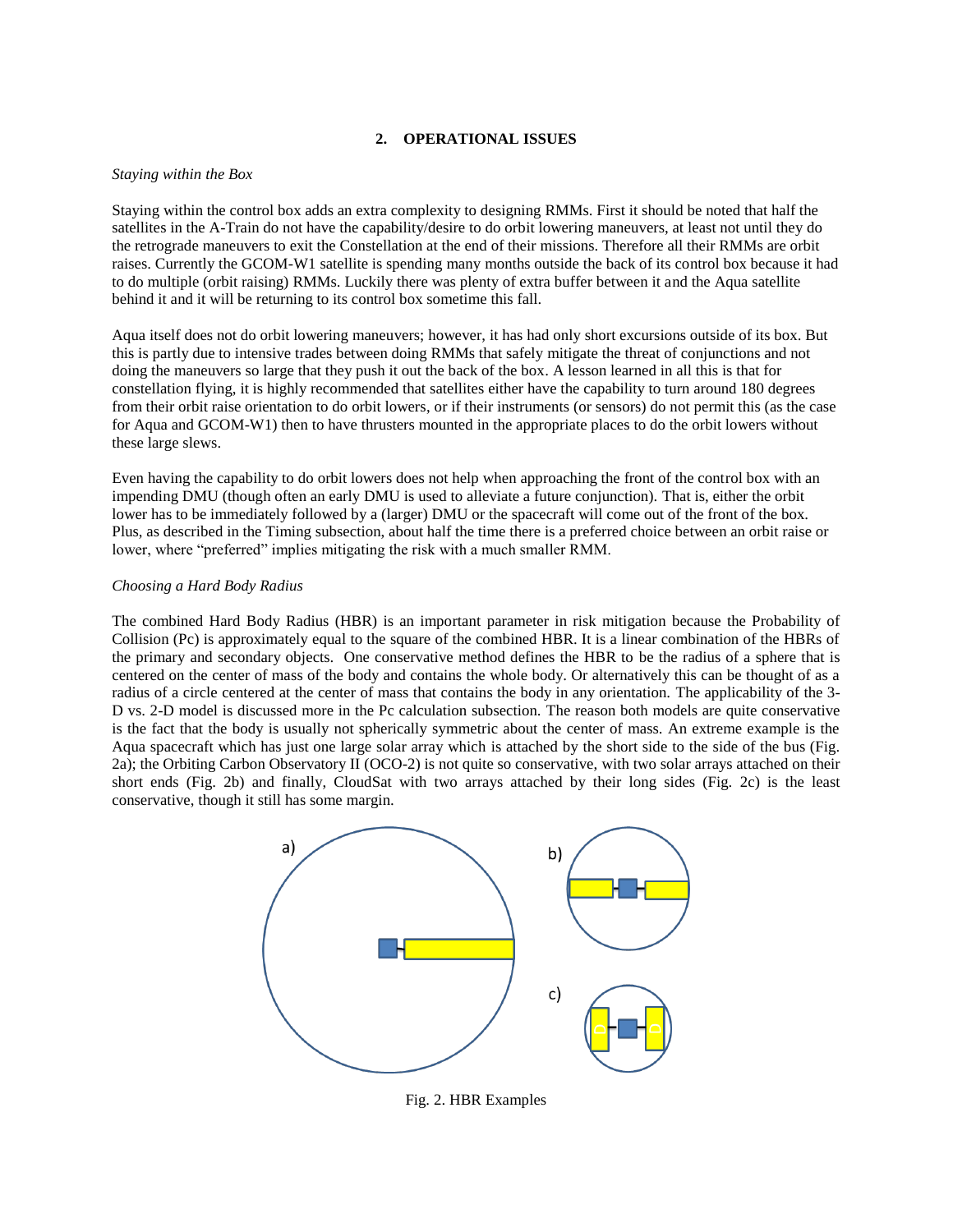The margin involved can be thought of the volume/area of the sphere/circle not "filled" by the observatory. Using the "center of figure" rather than the center of mass introduces a small error since it is the trajectory of the center of mass that is solved for in the orbit determination process, though this error can be thought of as just a shift in the (bivariate) probability distribution function and is less of an issue near the tails of the distribution.

In all cases there is a minimal value for the HBR. This minimal value or slightly larger (for some margin) is chosen for the Primary object. For the Secondary objects there is a distribution of sizes, namely from the smallest objects that can be tracked to large intact rocket bodies or spacecraft. NASA's Conjunction Assessment Risk Analysis  $(CARA)$  has recommended a practical choice of 1.5 m which represents the 95<sup>th</sup> percentile of catalogued objects in LEO orbit [3]. This choice is confirmed by data provided earlier by the CloudSat mission that indicates 1.5 m as the 94.1<sup>th</sup> percentile value [4]. The caveat being that, if a secondary with a known larger HBR, such as rocket body, is producing a conjunction in the future, then that the combined HBR can be increased accordingly for analysis done during the time period leading up to the decision whether to do the RMM.

#### *Choosing Pc Thresholds*

There are several Pc thresholds of interest, though the most important is the value that is used to determine if a RMM should be performed, at the time that decision is made. The commonly used value for this is  $1x10^{-4}$ . A heuristic approach to arrive at this value is to start with a NASA requirement that the total risk over the active mission from orbital debris should not be more than  $1x10^{-3}$ . The binomial expansion gives the total probability  $P_T$ from n events, where the probability from a single (collision) event is  $P_i$ , to have leading terms:

$$
P_T = 1 - (1 - P_i)^* n + \ldots = n^* P_i + \ldots
$$

This "cumulative probability" is sometimes controversial, so it is important to understand what it represents. Assume Pi is the threshold and consider events that having a probability  $P_i - \varepsilon$  where  $\varepsilon$  is an infinitesimally small number. Thus for  $n = 10$  then the  $P_T$  is approximately  $1 \times 10^{-3}$  for a  $P_i = 1 \times 10^{-4}$ . Again, the value n=10 is chosen somewhat arbitrarily, and to do this rigorously all the events with probability less than  $P_i$  would have to be summed up. But the salient point is that all these risks below the threshold are accepted, specifically no RMM is performed. So the choice of  $1x10^{-4}$  for the threshold is assumed to cover this cumulative effect, with extra margin added from a conservative choice for HBR.

One of the auxiliary thresholds of interest is the value used to determine when to start planning the RMM. So with all this in mind, using a threshold with  $1x10^{-5}$  is a reasonable choice to start the RMM planning. Note there is one caveat to this, if the secondary is an active satellite then it should be confirmed at a lower threshold  $(1x10^{-7})$  that they are not going to maneuver before the Time of Closest Approach (TCA), if possible.

Another threshold of interest is the acceptable post-maneuver Pc from any object. The complicating factor here is that currently the maneuver execution error is not included in the calculation of these Pc's. This subject is discussed more below. So until this uncertainty is implemented properly, some suggested values from the OCO-2 mission are: that it is desirable that the Pc with the original object or any new objects be less than  $1x10^{-6}$ , however under extenuating circumstances, less than  $1x10^{-5}$  would be acceptable. However, these scenarios have led to a new discussion and tools being built for multiple secondaries. The general consensus is to reduce the overall risk; however just as is the case for a single secondary, timing and operational considerations are important. This is further discussed in the Risk Determination and RMMs subsection.

Attempts been made to add more of a statistical basis for the decision-making process. The Wald Sequential Probability Ratio Test [5] includes miss detection and false alarm criteria. Although this is a good example of bridging the gap between theory and practice, it does raise new questions. For example, how large of a miss detection threshold (i.e. when a collision is going to occur but the no detection/action occurs) is really acceptable? One argument would be that the probability for any given satellite having a collision is small so a small probability of missing it is okay, however this argument tends to break down if considering multiple satellites each several potential collisions over their lifetimes. It is also adding an uncertainty to an uncertainty similar to the Pc forecasting tools discussed later in this paper.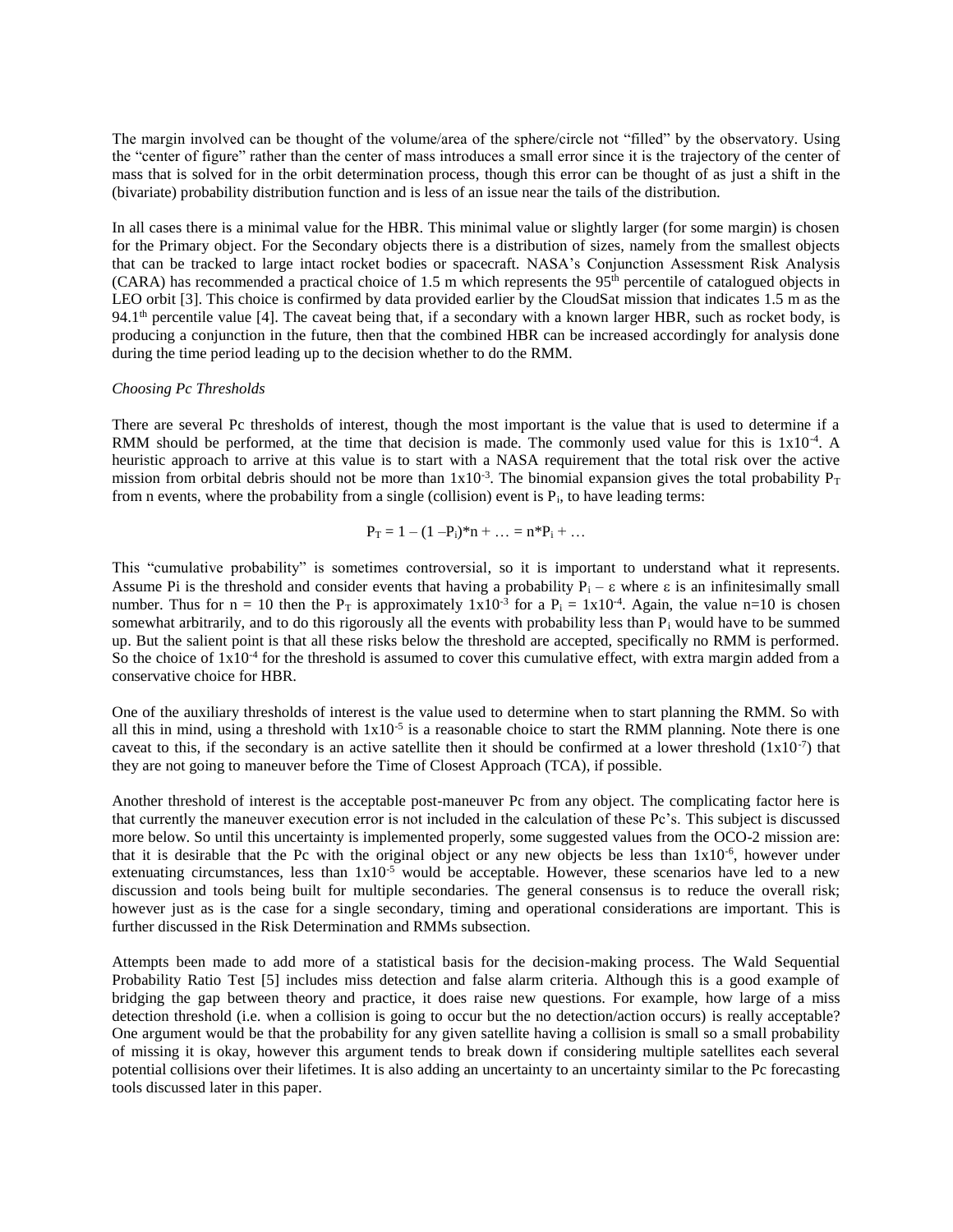### *Timing is everything*

Conjunctions with secondary objects can be predicted as early as a week before TCA. However the correlation between the Pc's at this time is low compared to later values; in fact CARA now doesn't report conjunctions until  $TCA - 5.5$  days [6]. During the time period between  $TCA - 5.5$  days and  $TCA - 2.5$  days, conjunctions can be monitored and planning of RMM, if prudent, is started. The time period between TCA-60 hours and TCA-12 hours is crucial for the final designs, approval and upload of the RMM if it is necessary. Note these time segments are representative and vary by mission, though the underlying probability is the same (albeit still a function of HBR).

One of the factors involved in the timing is the RMM method used to mitigate the risk. One choice is to use a small RMM earlier on (that is, a longer time before TCA) so that the small orbit raise or lower causes an accumulated alongtrack separation. The other choice is to perform a larger RMM on the opposite side of the orbit from the location of the closest approach that utilizes the radial separation to mitigate the risk of the conjunction. That is, the latter implies doing the RMM 0.5 or 1.5 or… orbits before the TCA.

Perhaps the most important factor is the relationship between the miss distance and the uncertainty of the states of the two bodies that creates a time-dependent Pc with respect to the TCA. The natural tendency is for the uncertainty to decrease as TCA approaches, mainly due to the reduced time period of the orbit/covariance propagation between new orbit determinations and the conjunction. Thus the Pc first increases to a maximum value and then rapidly decreases, assuming that a collision is not actually occurring! This can cause operational difficulties since the maximum can occur near the comfortable time to make the decision on the RMM, for example 48to 36 hours before TCA.

Fig 3. is similar to ones presented in a landmark paper by Alfano [7]. For plotting purposes a spherical covariance assumption is made. Specifically this means that the two vectors in the conjunction plane ("b-plane") perpendicular to the relative velocity, one in the direction of the Miss Distance and the other perpendicular to it, have the same (position) covariance. When there is a long time to propagate from the last observation to the TCA this uncertainty at TCA is high. As shown on the left-hand side of the figure, this implies the Pc is relatively low. This situation has sparked a lot of debate in the conjunction community and perhaps should be called the "conjunction paradox" or implying that "ignorance is bliss." Specifically it means if no other measurements are taken and the maneuver threshold has not been exceeded then theoretically no action should be taken (and *vice versa*). However, the way to unravel the paradox is to realize that current measurement is only an estimate of the underlying Pc. Therefore it is not only prudent to take as many more measurements as possible, it is mandatory to fulfill the real intention of mitigating the risk of a conjunction.



Ratio of Spherical Std Deviation to Miss Distance

Fig. 3. Generic Pc Behavior for a  $HBR = 6.0$  m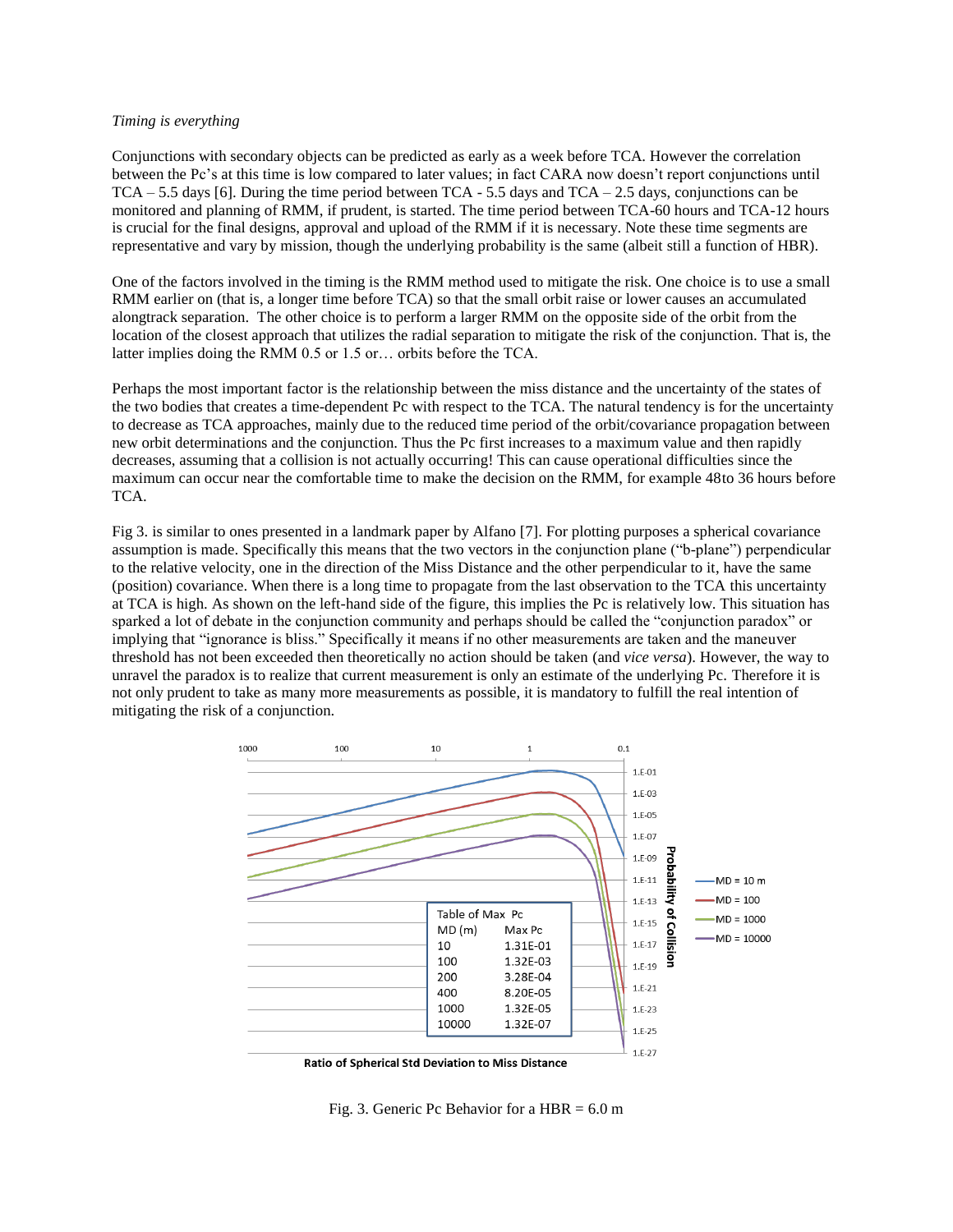As the time to TCA decreases and the uncertainty in the miss distances decreases, for a given Miss Distance the Pc increases to a maximum value. The ratio that produces this maximum Pc is  $1/\sqrt{(2)}$  as previously published in [7] and is inherent in the Pc Calculation subsection below. As the ratio continues to decrease, the Pc drops off rapidly, assuming that the situation is not of an actual collision. The biggest caveat in interpreting this plot is to remember that for each update to the conjunction, not only does the covariance change (note if there is no new tracking there will only be a small decrease in the covariance from updated solar flux and other similar parameters) but the Miss Distance, in general will also change, in other words, a jumping of curves on the figure. However there is a probability distribution involved in how much the Miss Distance changes; this will be discussed further in the Tools and Future Plans section.

#### *Designing an RMM*

Choosing the magnitude, and as was discussed earlier, the direction, of an RMM depends on the geometry involved, the desired post-maneuver Pc and other factors such as control box position. If the cross-track and alongtrack components are rotated into a single vertical plane so that the secondary is either ahead or behind the primary (i.e. crosses the primary orbit plane before or after TCA). Then the geometry can be divided into four quadrants as shown in Fig 4.



Fig. 4. Simple RMM Choices

If the secondary is in two of the quadrants the preferred RMM direction is obvious. Specifically, if the secondary is in front and below the primary then an orbit raise by the primary not only increases the radial separation but also after the first about third of an orbit, it will also increase its cross/alongtrack separation. The opposite is true for a secondary which is behind and above the primary, thus an orbit lower is chosen. The other two cases are more complicated since the radial and cross/alongtrack effects "counter benefit" each other. In these cases all the parameters have to be weighed carefully and in general a larger RMM is required. For example, if initially the radial miss distance was a small positive value (i.e. secondary slight above) and the secondary was ahead, a larger orbit raise would put the primary above and well behind the secondary. CARA calls this "burning through the conjunction."

## **3. RELATED RESEARCH**

Consider five phases of the conjunction risk mitigation: Tracking, Orbit Determination, Orbit/Covariance Propagation, Risk Determination and possible RMM design and implementation. Lumping the first two together and similarly the last two, the following provides a brief summary of the research efforts.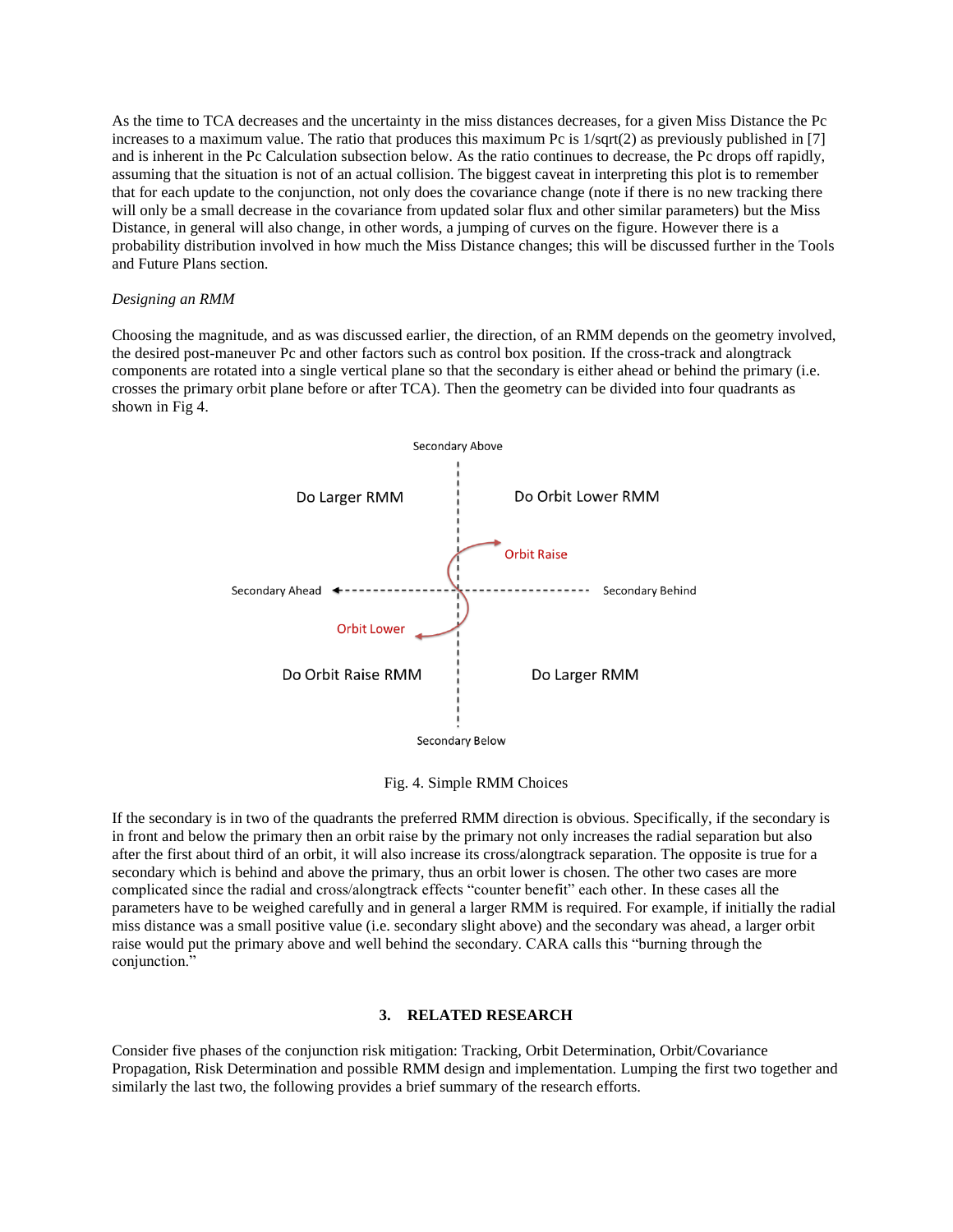### *Tracking and Orbit Determination*

Rather than try to cover the vast subject of different tracking methods and orbit determination techniques, some of the aspects relevant to operational issues will be focused on. Obtaining the observations used to create a definitive ephemeris is discussed first, while the propagation of those ephemerides constitutes the next subsection. Methods to track (larger) active satellites include GPS and other range and range-rate radiometric observations and satellite laser ranging. There is some uncertainty in these definitive ephemerides but it is relatively small and contributes to a lesser degree in the prediction uncertainty than the contribution from atmospheric drag uncertainty. The retroactive comparison of deterministic values to what had been predicted for them is discussed more in the next subsection. The tracking of orbital debris and (smaller) satellites without their own tracking capabilities is done by radar or optical measurements from the ground. This introduces new issues such as sparse observations, implying both a long time between observations and the possibility of a single observation during a pass plus the issue of object identification (or misidentification). Overall this creates a larger uncertainty in their definitive ephemeris and the uncertainty propagated to TCA that is relevant to the conjunction process. It is worth noting that the present lower limit of the size of the objects that can be tracked reliably is about 10 cm. In the future, this value will be reduced significantly. Ostensibly this will "improve" the situation of avoiding orbital collisions but a lot of the operational issues presented in this paper will be greatly exacerbated when there is an order of magnitude or more new objects to be concerned with.

# *Orbit/Covariance Propagation*

Orbit state and covariance propagation are part of the orbit determination process. This subsection will address how their definitive solutions are propagated into the future to do conjunction risk assessments. However, some of the issues with propagating into the future are inherent in the orbit determination process, as indicated by the large number of filter choices in Fig 5. A large volume of academic research has concentrated on the issue of how best to propagate the covariance associated with satellite state values into the future. The two main issues that are addressed are a) whether the non-linear dynamics involved in the state propagation can be linearized (see Fig. 5) and still produce good results, and b) whether the model of the non-linear forces is adequate in the first place. There is also a discriminator related to there being a linear of non-linear relationship between the observables and state parameters.



### Fig. 5. Filter Choices

One of the aspects of the linearization is the orbit element set that is used. The standard example of non-linearity growing to significant levels is the integration of Cartesian elements over an extended time period. However, as described above, when the number of days to TCA is 4 or 5 days or longer the emphasis is to wait for more observations anyway. However, using Keplerian, Poincare or Equinoctial elements consisting of five slowly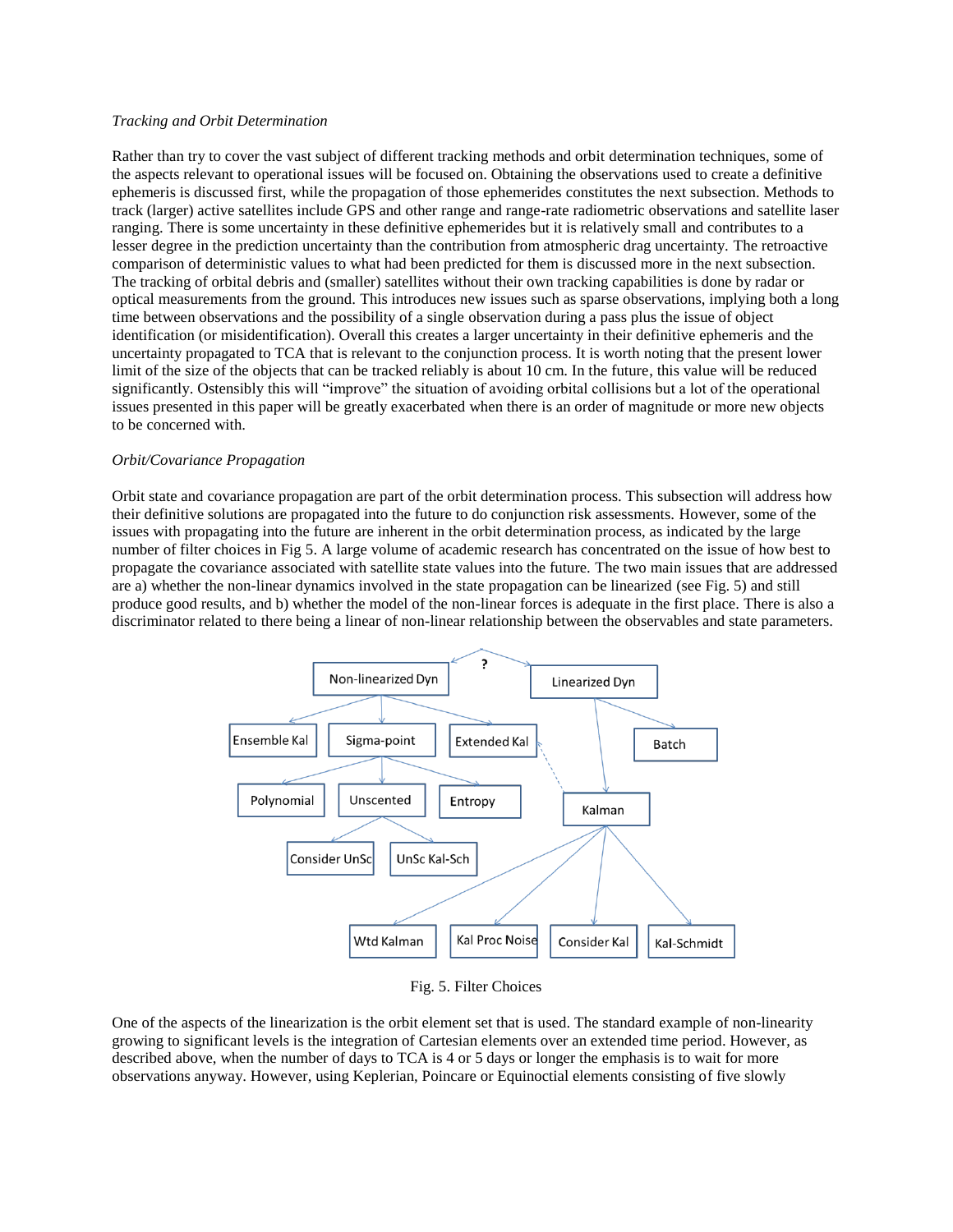changing elements and one fast-changing element, make the non-linearity even less of an issue. Theoretical studies have determined the limits to which the covariance manifold can be reduced from the choice of variables [8, 9].

If linearization of the dynamics is appropriate, there is a great advantage that the covariance can be propagated with the same state transition matrix used to propagate the state elements. Without linearization the covariance matrix elements must be integrated with the full force model. If this is done in a full-factorial or Monte Carlo method, the computational time can be a burden, if not prohibitive. Thus the concept of "sigma-points" was introduced so that just a subset of the representative points of a covariance manifold need to be propagated. The most famous of these methods is the Unscented Kalman Filter [10]. Newer methods use polynomials [11, 12] or entropy values [13] or mixed models [14]. A good comparison of sigma-point Kalman filters vs. Extended and Ensemble Kalman filters is given by Ambadan and Tang [15]. They point out that the Extended version still relies on linear assumptions for propagation (hence the dashed arrow in Fig. 5) and the Ensemble version still has the linear observation/state relationship (though if the non-linear case the solution can be iterated). Also, since it is essentially a Monte Carlo technique, a large number of state variables and/or ensembles can lead to computational burdens.

The modeling of forces is a more complicated issue. To pick the dominant example, predicting the future solar activity and resulting atmospheric drag has been investigated by many parties and the models are often updated. However, it is important to note that usually risk determination methods include the predicted solar activity models in the state propagation but not the covariance propagation, an exception being the covariance supplied to CARA by the Joint Space Operations Center (JSpOC), as described below.

Several methods have been developed to account for the fact that the covariance propagation does not include all the relevant force modeling. One is to include consider parameters which are not estimated, but whose uncertainties are included in the covariance, see Chapter 6 of [16]. A good comparison of using consider parameters versus other Kalman Filter enhancements, in particular the Schmidt method, is given by Stauch and Jah [17]. The mis-modeling of the drag parameters is accounted for by the JSpOC by increasing the corresponding covariance terms. Presently a fixed value is used for this consider term, but future enhancements will include dynamic (i.e. fitted) consider parameters for both the uncertainty of the future solar flux and the ballistic coefficient of the spacecraft [18].

Another method used to adjust the covariance (usually to increase it) is to include "process noise," see p. 220 of [16]. This can be thought of as scaling the covariance, either in a uniform manner or for selected terms. One method is to compare to past deterministic covariances [19]. Scaling is a bit of an art and methods are available to determine if the values used are appropriate [20].

Another uncertainty due to a "force" that is of great interest is the maneuver execution error. Most of the current Pc calculation processes do not include it, however research is being done [21] and it is a priority to include it. A note of caution, most spacecraft manufacturers are very conservative in their advertisements of the capabilities of their propulsion systems. However, adding a lot of extra uncertainty is not necessarily good for the risk mitigation process. If one is on the left-hand side of Fig 3. this uncertainty can suppress a Pc and void when an RMM actually should have been performed. Likewise if one is on the right-hand side the extra uncertainty can inflate the Pc and cause an RMM to be performed when it actually was not needed. That is why fitting parameters to past performance to determine the maneuver uncertainty is a possibility [21]. One caveat to the maneuver execution error issue is that the immediate change in the orbit is small, it is the alongtrack error build up that becomes significant and the problem is bounded on the other side after the first post-maneuver tracking is obtained. So for reasonably small maneuvers one can think of the 6 to 24 hour time period after a maneuver as a typical period of concern for the effect of this added uncertainty.

## *Risk Determination and RMMs*

One of the latest areas of interest is calculating the overall Pc from multiple secondaries for different maneuver options (including no maneuver) [22]. This scenario will become even more relevant when the number of tracked objects increases. However, the issue of timing becomes more complicated. For example, a conjunction just below the threshold with a TCA two days away may combine with a medium risk with a TCA four days away for a total Pc greater than the threshold even though accepting the first conjunction and the risk from the second one disappearing is a possibility. Even less desirable, performing an RMM to mitigate the first conjunction might make the second one worse and force a second RMM. Differentiating between these options will be difficult and might benefit from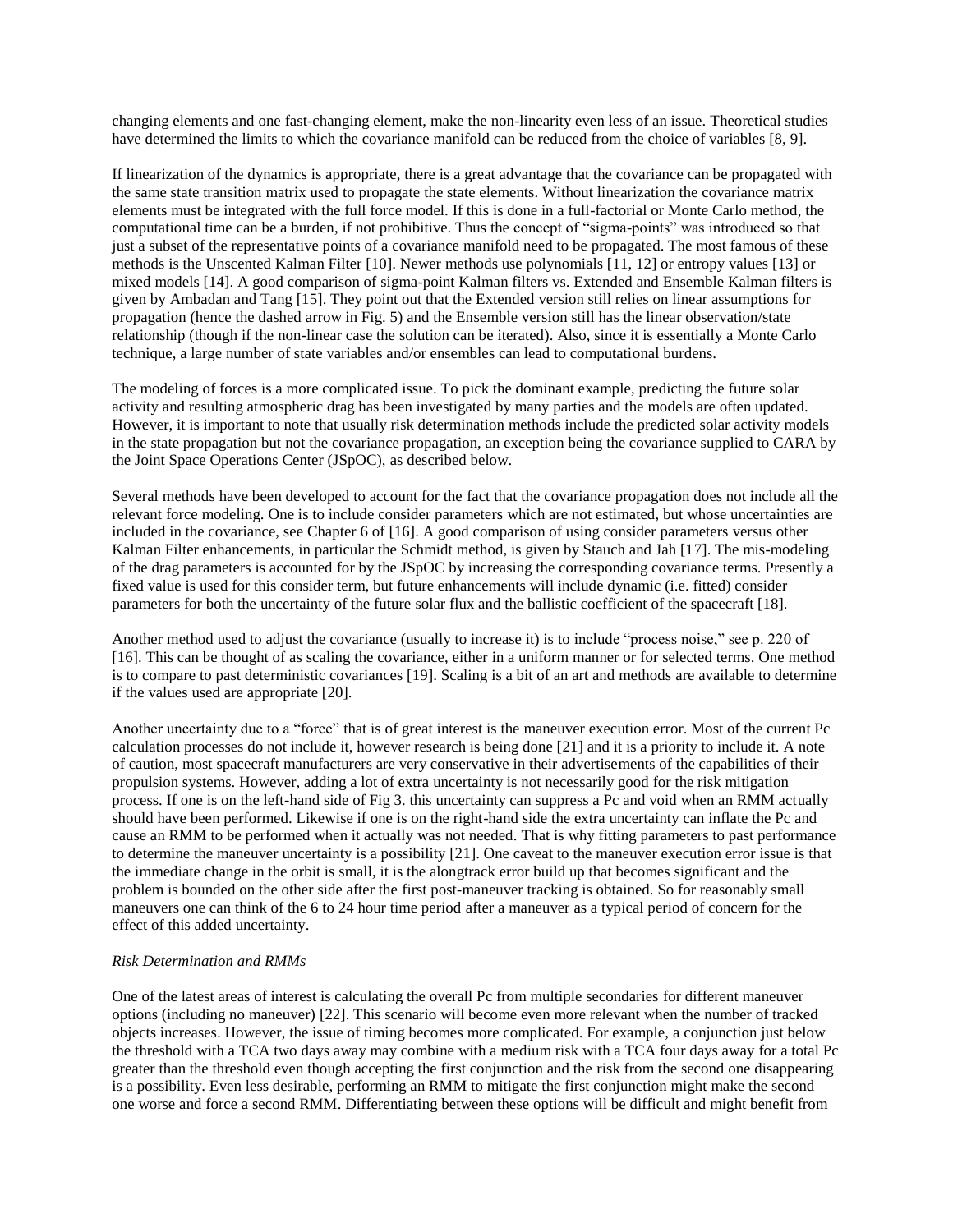some sort of Pc prediction (see next section) to account for an observation between the first and second conjunction. Another possible enhancement would be to make a "Pareto efficient" option, that is, only consider maneuvers that do not make the Pc from *any* particular conjunction worse than it is from doing no maneuver.

#### **4. TOOLS AND FUTURE PLANS**

#### *Pc Calculation*

The calculation of the Pc for objects moving past each other at a relatively high rate, the so called 2-D solution is reasonably straightforward. There are several implementation methods that can be compared for accuracy and speed of calculation [23]. Below is the description of a method that has been implemented into a spreadsheet. For objects moving past each other at a relatively low speed, the so-called 3-D solution has also been published [24, 25] and will not be discussed here.

The first step in the 2-D solution is to combine the position uncertainties of the two objects by adding them in a common coordinate system. This combined covariance is then rotated to find its components in the "conjunction plane" (similar to the b-plane used for interplanetary targeting). This plane is perpendicular to the relative velocity of the two bodies and desired components are with respect to a vector in the relative position direction (called the Miss Distance direction) and a vector perpendicular to it (here called the Perpendicular direction). These two covariances form a bivariate probability distribution as shown in Fig. 6. Here the origin represents the position of the primary object (of infinitesimal dimension) while a circular cross-section at  $x = MD$  (the miss distance) and  $y = 0$ represents the secondary object with a circular having the radius equal to the combined HBR (note some methods have the primary and secondary switched). The probability of the primary actually being in the circle (a collision!) is the volume of the cylindrical tube with the aforementioned circular base area and a top conforming to the shape of the bivariate distribution. This is analogous to the area under the curve in the univariate distribution (such as shown in Fig. 7). Also note that for the spreadsheet analysis which was used for the results in this paper, rather than a circular cross-section, a square was used to facilitate the calculation of the tube volume. However, a scaling factor of  $\pi/4$  must be used that is essentially making the area of a square base equal to that of the original circular one. This is a very good approximation for the small values involved. If NC is used to represent the normal cumulative univariate distribution with mean  $\mu$  and standard deviation  $\sigma$ :

NC (z,  $\mu$ ,  $\sigma$ ) = 1/(sqrt(2 $\pi$ )\* $\sigma$ ) \* exp [(z- $\mu$ )<sup>2</sup>/2 $\sigma$ <sup>2</sup>)]



Fig. 6. Pc Calculation from a Bivariate Distribution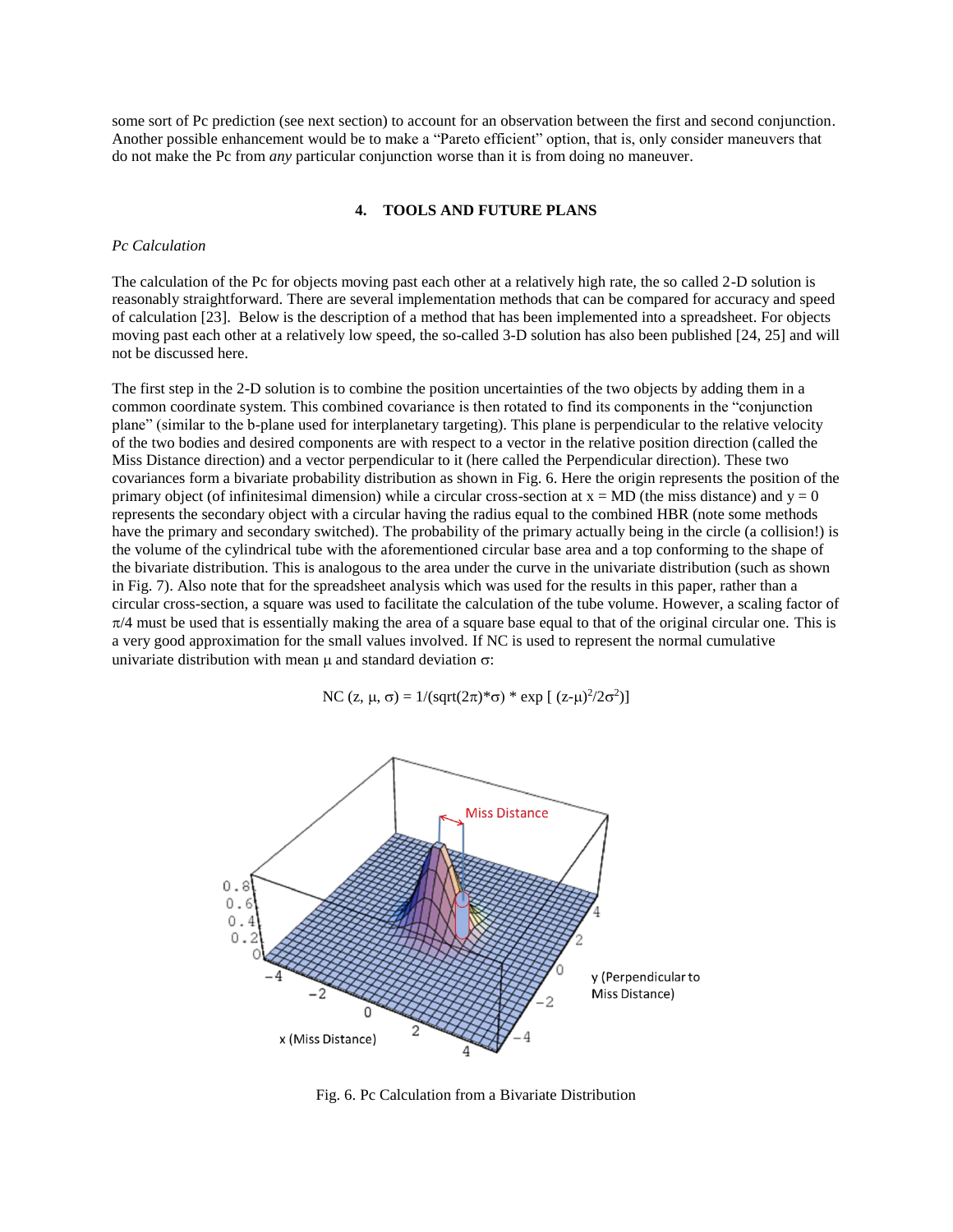Then the volume of the tube is simply:

$$
[NC(MD+HBR,0,\sigma_x) - NC(MD-HBR,0,\sigma_x)] * [NC(HBR,0,\sigma_y) - NC(-HBR,0,\sigma_y)] * \pi/4
$$

where x and y are the coordinates shown in Fig. 6 and  $\sigma_x$  and  $\sigma_y$  are the respective standard deviations.

# *Pc Prediction*

As mentioned above, each new observation will produce (in general) a different miss distance. Operationally this translates to an apprehension that a future Pc will "suddenly" jump to a high value, requiring a rapid decision process and a possible RMM. Several papers have been published on this topic [26, 27, 28] The following describes my tool which is similar to Duncan's [26] although the two were developed independently. In particular, both determine a confidence level (that actually is a probability distribution) that a future Pc will exceed a given threshold after new tracking data is acquired. To explain my Pc Tool, start with the 1-D analogy shown in Fig. 7.

On the left-hand side is the standard depiction of the how the Pc in this univariate example is the area under the curve centered at the MD calculated at t<sub>0</sub>, representing the probability that the primary object is not at the origin, but rather in the shaded area. The blue curve has zero mean and a standard deviation  $\sigma_0$ . The right-hand side depicts the situation at t<sub>1</sub> in which the original coordinate system of the primary is now a distance  $\Delta$  towards the secondary creating a new coordinate system in which the red curve represents the new probability (of where the primary actual is), again with zero mean but now a new standard deviation  $(\sigma_1)$  representing the uncertainty after a new observation is taken at t<sub>1</sub>. Plus a new miss distance, MD<sub>1</sub> which is simply  $MD_0 - \Delta$ . Up to this point this description has been (hopefully) straightforward. However, the not so obvious contention is that the parameter  $\Delta$  has the same probability distribution as MD<sub>0</sub>. Keep in mind that at both time points the distribution is for the condition at TCA. So in colloquial terms the probability that  $MD_0$  is actually  $MD_1$  is dictated by the distribution of  $MD_0$  *a priori* to the new observation and the new observation just makes  $MD_1$  the estimate of the most likely miss distance with a new  $\sigma_1$ .



Fig. 7. Univariate Distribution a  $t_0$  and  $t_1$ 

Before describing the algorithm for calculating the confidence in what Pc is at  $t_1$  (Pc<sub>1</sub>) it should be emphasized that the preceding describes the distribution of  $\Delta$  (and hence MD<sub>1</sub>), but predicting the value of  $\sigma_1$  is a different matter. This will be discussed in the final part of this subsection. For now it will be treated as an input parameter to be varied so contour plots like Fig. 8 can be produced and discussed. The following describes how the tool was built in a spreadsheet, though a computer program could create the plots with higher precision and in a faster manner.

Remaining with the 1-D analogy in Fig. 7, the preceding discussion pertained to one realization of  $\Delta M D_1$  and its corresponding Pc<sub>1</sub>. As a side note, Pc<sub>1</sub> (area of red solid) was greater than Pc<sub>0</sub> (area of blue solid) because the reduction in the miss distance overwhelmed the fact that  $\sigma_1 < \sigma_0$ . If  $\Delta$  had been negative (which had 50% chance)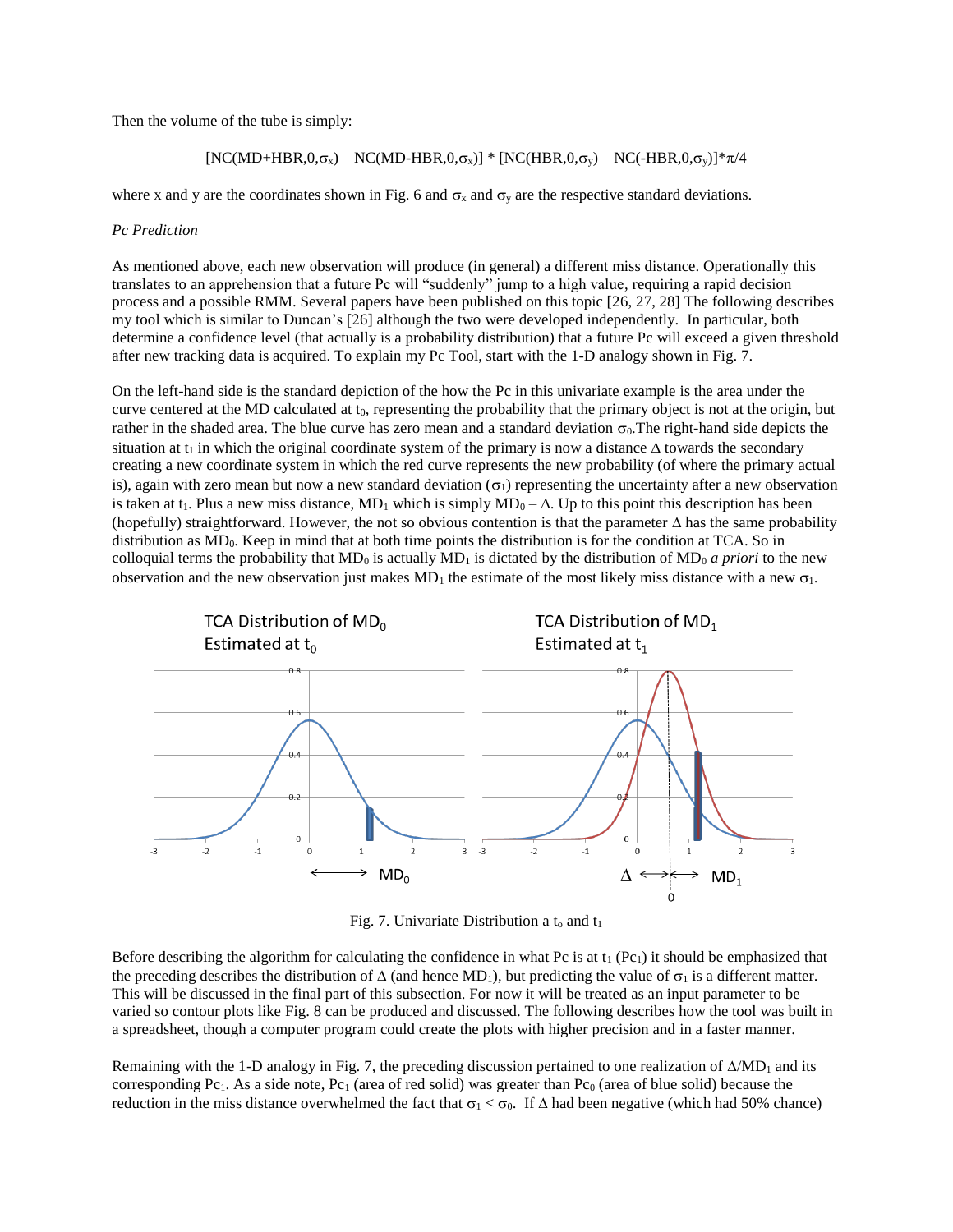then the same  $\sigma_1$  would have produced a Pc<sub>1</sub> much less than Pc<sub>0</sub>. In general, what the spreadsheet tool does is divide the  $MD<sub>0</sub>$  distribution into bins. As a very coarse example, consider the bins to be (values are in standard deviations):

$$
(-\infty, -3), (-3, -2), (-2, -1), (-1, -0.5), (-0.5, 0), (0, 0.5), (0.5, 1), (1, 2), (2, 3), (3, +\infty)
$$

Each bin will have an associated probability (of  $\Delta$  falling into it), call it Q<sub>i</sub>. Plus each bin's center point will have an associated Pc<sub>i</sub>. Therefore, to create a confidence metric all the Q<sub>i</sub> when Pc<sub>i</sub> is less than the threshold will be added to give a total  $Q_T$ . This  $Q_T$  is the confidence that  $Pc_1$  will not exceed the threshold. In the above simple example, say the leftmost 8 bins had Pc<sub>i</sub> less than the threshold. The confidence that Pc<sub>1</sub> was not above the threshold would be 97.725% , that is the probability of being below 2-sigma for a standard deviation. This describes the 1-D example; the Pc Tool does it in two dimensions. The second dimension in this case was described in the Pc calculation as being perpendicular to the MD direction, so the analogy to  $MD<sub>0</sub>$  in this dimension is zero.

To create the plots such as Fig. 8, some choices have to be made to fix some of the multiple parameters of the problem. The first is to choose the first miss distance MD<sub>0</sub>. Next, similar to Fig. 3, the spherical choice  $\sigma_{x0} = \sigma_{y0}$  =  $\sigma_0$  and  $\sigma_{x1} = \sigma_{y1} = \sigma_1$  are made so  $\sigma_0$  and  $\sigma_1$  can be used as the two axis on the contour plot with  $Q_T$  being the contour (color) value. Note the choices of making the standard deviations spherical is only for plotting purposes, the tool itself can produce a  $Q_T$  value even if all four  $\sigma$ 's are different.



# First Standard Deviation (km)

Fig. 8. Confidence in  $Pc_2 < 1 \times 10^{-4}$  with  $MD_0 = 200$  m and  $HBR = 6$  m

The results in Fig. 8 warrant some discussion. The pixilation caused by finite bin size and the way that PowerPoint produces contour plots is evident especially at the top of the graph. Smaller bin sizes combined with more automation will allow for better precision and faster plot generation. The diagonal dashed line is simply when  $\sigma_1$  =  $\sigma_2$ , so for practical reasons it is better to focus on the area below the line when  $\sigma_2 < \sigma_1$ . That is assuming the new observation decreases the uncertainty at TCA. The region between the vertical lines is also interesting since it represents the converse problem that discussed above. In this case  $Pc_0$  has already crossed the threshold and the confidence level represents the action that the new data will relieve the issue as  $Pc_1$  falls below the threshold. The small region to the left of the vertical lines plus the region right of the lines represents the previously discussed case where Pc<sub>0</sub> was okay but there is concern that Pc<sub>1</sub> will cross the threshold. The general conclusion is that the confidence is quite high (70 to 100%) that this will not occur. The center left of the plot is where there is dynamic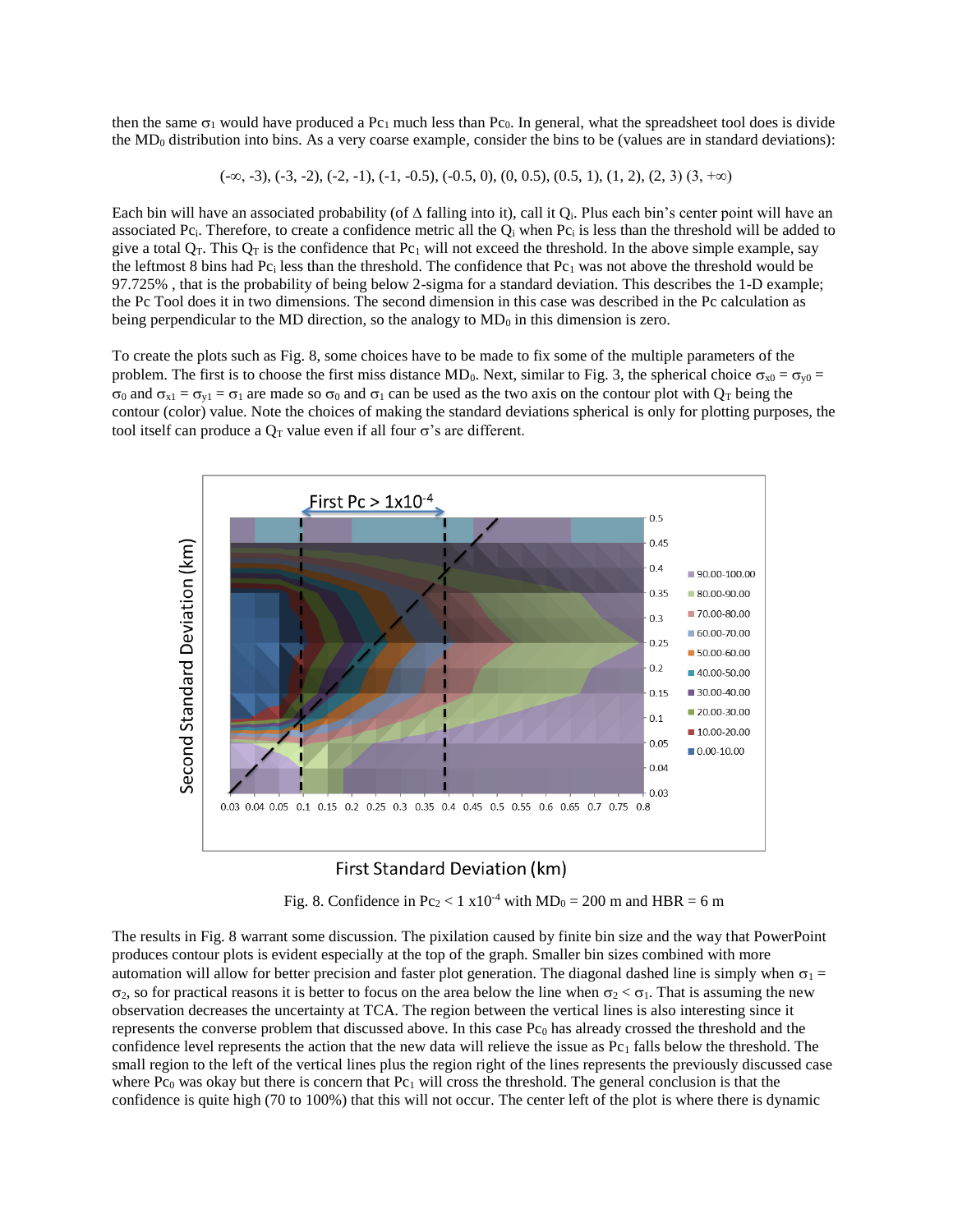variation in the confidence level and (with  $\sigma_1 < s_0$ ) the confidence drops down in the 30% range. An important fact in this area is realizing that for a MD = 200 m, the maximum Pc is when  $\sigma_0 = \sigma_1 = 141$  m (per Fig. 3).

As mentioned earlier there is the question of how to estimate  $\sigma_1$ . Simplifying the problem greatly to single measurements propagated to TCA, then if the uncertainty is increasing quadratically and  $t_0$  is 4 days to TCA and  $t_1$  is 2 days to TCA then  $\sigma_1 = \sigma_0/4$ . One of the complications to this model is the fact that there are multiple observations over a fit span used in the orbit determination. This is actually a sensitive factor in calculating Pc in general, in particular what fit span to use and how to de-weight older observations. For example, if a weekly fit span from TCA-11 days to TCA-4 days is updated on TCA-3 days creating a new fit span from TCA-10 days to TCA-3 days, then how much the older measurements are de-weighted (if at all) in both solutions will influence how much the new observation will change Pc. Or an alternative question, if the Pc changes dramatically when comparing a fit over the past 7 days to the past 6 days, how much confidence is there in either calculation? In particular, for cases that have been seen in the past, where one or more of the RIC (Radial, In-track, Cross-track) components appears to be converging to one value during the early days but then takes a "multi-sigma" jump and starts converging to a different value. This is discussed further in the next subsection. And returning to the Fig. 8 discussion, the choice of fit span will influence what the estimate of  $\sigma_1$  would be. Analyses of using the trends from the current conjunction [27] and both the current and past conjunctions [28] have been performed.

There is another fundamental issue with the implementation of the Pc Tool. That is, how does a confidence level affect operations? One factor to keep in mind is that the observation at  $t_1$  will be taken anyway and if the conjunction still occurs within the appropriate volume,  $Pc_1$  will be calculated. The practical answer appears to be that it will only be in the extreme ends of the confidence levels, say the 0 to 10% and 90 to 100% where any influence would happen. And more importantly, this influence might only be in the staffing and level of effort (for example, asking for more tracking or doing maneuver design) regimes. But hopefully discussions with mission operators and real-life examples can be used to determine if a Pc prediction tool is worth pursuing. One benefit that is hard to quantify would be the reduction of the stress level of the operators worrying that future Pc's will surprise them.

#### *Counter-examples seen in Operations*

The jumping of miss distances and Pc values, and the concern about it happening in the future is arguably the biggest concern of Operations. Fig. 9 represents two scenarios that have been seen in A-Train Operations although the data itself is fictitious.



Fig. 8. Examples of how Miss Distances can Jump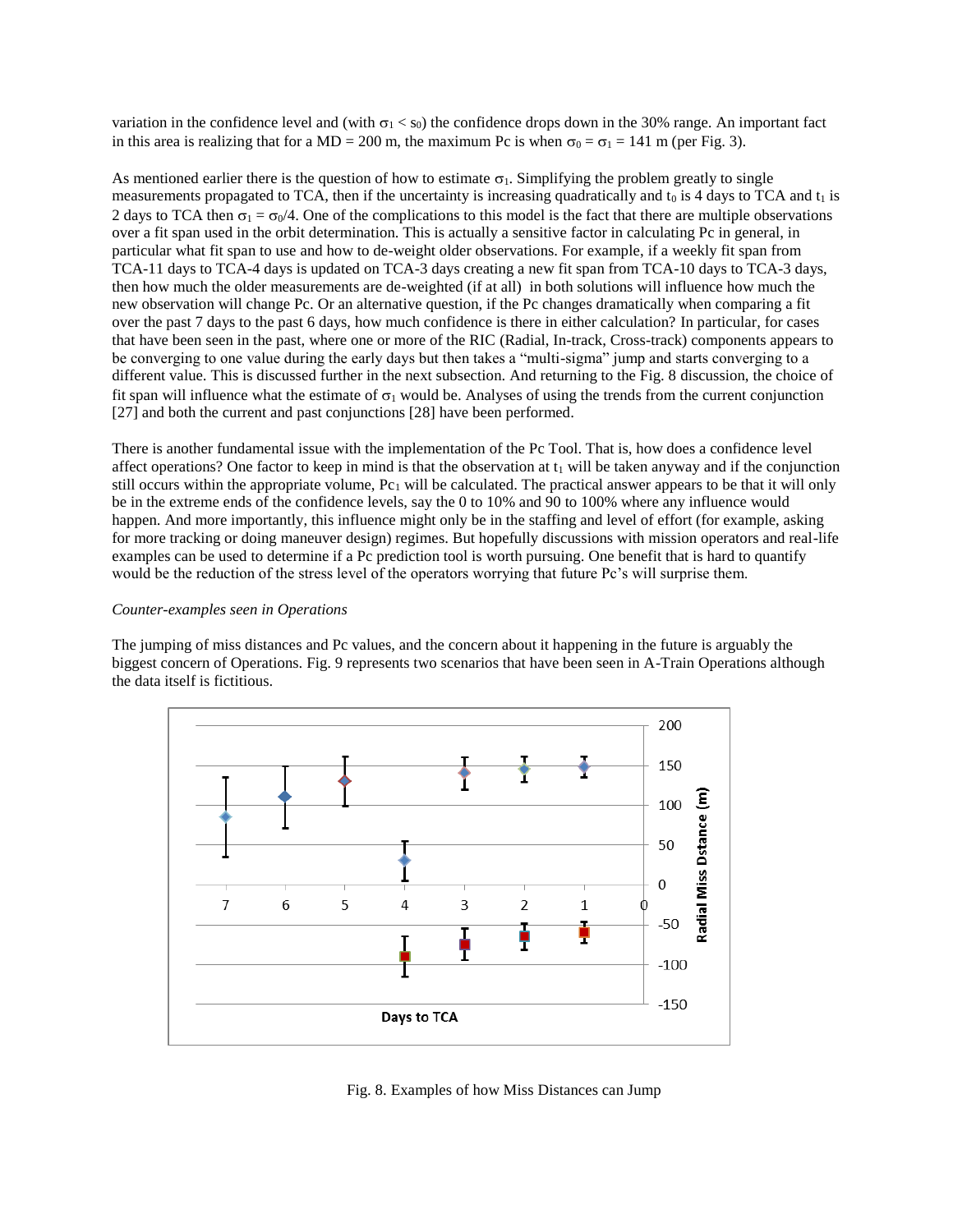In the both cases the trend of the predicted Radial Miss distance (RMD) at TCA is good from TCA-7d to TCA -5d. In the first scenario (all blue diamonds) the RMD drops down to a small value but by TCA-3d it went back up to a relatively safe value. Meanwhile the uncertainty indicated by the error bars has continued to decrease as the new observations (each day) are made. It is rather easy to dismiss the prediction on TCA-4d as just a bad solution from bad tracking. However there are a couple of issues with this conclusion. First, really bad tracking such as a pass with only one radar observation is usually discarded. And second, as described above, there is the question of why the new data was so heavily weighted causing the older tracks to have such a small influence on the solution at TCA-4d. There is also the possibility that the wrong object was tracked just before the TCA-4d prediction. Object recognition is an important part of the overall space situational awareness process, but it won't be discussed here.

In the other scenario, the solutions jump from the blue diamonds to the red squares on TCA-4d. This has caused some consternation (and preliminary RMM planning) from operators because it raises questions about the validity of the blue diamond solutions and whether the uncertainties shown for the red squares are valid. Or alternatively expressed: why was there a multi-sigma jump on TCA-4d? The most recent example of a case like this did have a two-day gap between the equivalent switch from blue to red tracks and a solar flare during that gap, however previous similar cases did not have these extenuating circumstances. Overall, more analysis of the tracking and orbit/covariance determination processes is definitely warranted to try and avoid future occurrences of these situations.

# **5. CONCLUSIONS**

The bridge between academia and operations for conjunction risk assessment is a work in progress. Although a number of sophisticated theories have developed, especially for covariance propagation, they have only been implemented to a limited degree, especially in the decision making process. And even when the algorithms have been implemented (for example, in the case of process noise) there remains the need to tune the parameters, which opens up new opportunities to add rigor. Plus the goal remains to add more physical models rather than relying on more heuristic techniques. But adding more force models creates more parameters to be estimated or considered and compounds the curse of dimensionality [13]. Nevertheless, having the confidence that calculated Pc represents the actual risk to the best extent possible makes the decision process easier, including the adherence to firm maneuver thresholds.

# **6. ACKNOWLEDGEMENTS**

The author would like to thank Dr. David Baker for his review of this paper and the OCO-2 project of the Jet Propulsion Laboratory of the California Institute of Technology for their continued support of his role in providing insight into the process of risk mitigation for conjunctions.

## **7. REFERENCES**

- 1. Vincent, M.A. and Garcia, M.D., The Plans for Getting OCO-2 into Orbit., Proc. of AAS/AIAA Astrodynamics Specialist Conference, Girdwood, Alaska July 31-August 4, 2011.
- 2 Vincent, M.A. How to Enter, Fly In, and Exit the A-Train Constellation, Proc. Of the 8<sup>th</sup> International Workshop on Satellite Constellations and Formation Flying, Delft, The Netherlands, June 8-10, 2015.
- 3 "August 2014 CARA Users Forum: Updates to Concept of Operations," August 27, 2014
- 4 Private communication with B. Braun, analysis done by G. Peterson, October 4, 2012
- 5 Carpenter, J.R., Markley, F.L. and Gold, D., Wald Sequential Probability Ratio Test for Analysis of Orbital Conjunction Data, AIAA Guidance, Navigation, and Control (GNC) Conference, 2013.
- 6 Newman, L.K., Frigm, R.C., Duncan, M.G. and Hejduk, M.D., Evolution and Implementation of the NASA Robotic Conjunction Assessment Risk Analysis Concept of Operations, AMOS, 2014
- 7 Alfano, S, Relating Position Uncertainty to Maximum Conjunction Probability, J. Astronautical Sci, Vol. 53, No.2, 2005.
- 8 Scheeres, D.J., Hsiao, F.Y-., Park, R.S., Villac, B.F. and Maruskin, J.M., Fundamental Limits on Spacecraft Orbit Uncertainty and Distribution Propagation, J. of the Astronautical Sciences, Vol. 59, , Dec. 2006.
- 9 Scheeres, D.J., de Gosson, M.A. and Maruskin, J.M. Application of Symplectic Topology to Orbit Uncertainty and Spacecraft Navigation, J. of the Astronautical Sciences, Vol. 59, Jan-June, 2012.